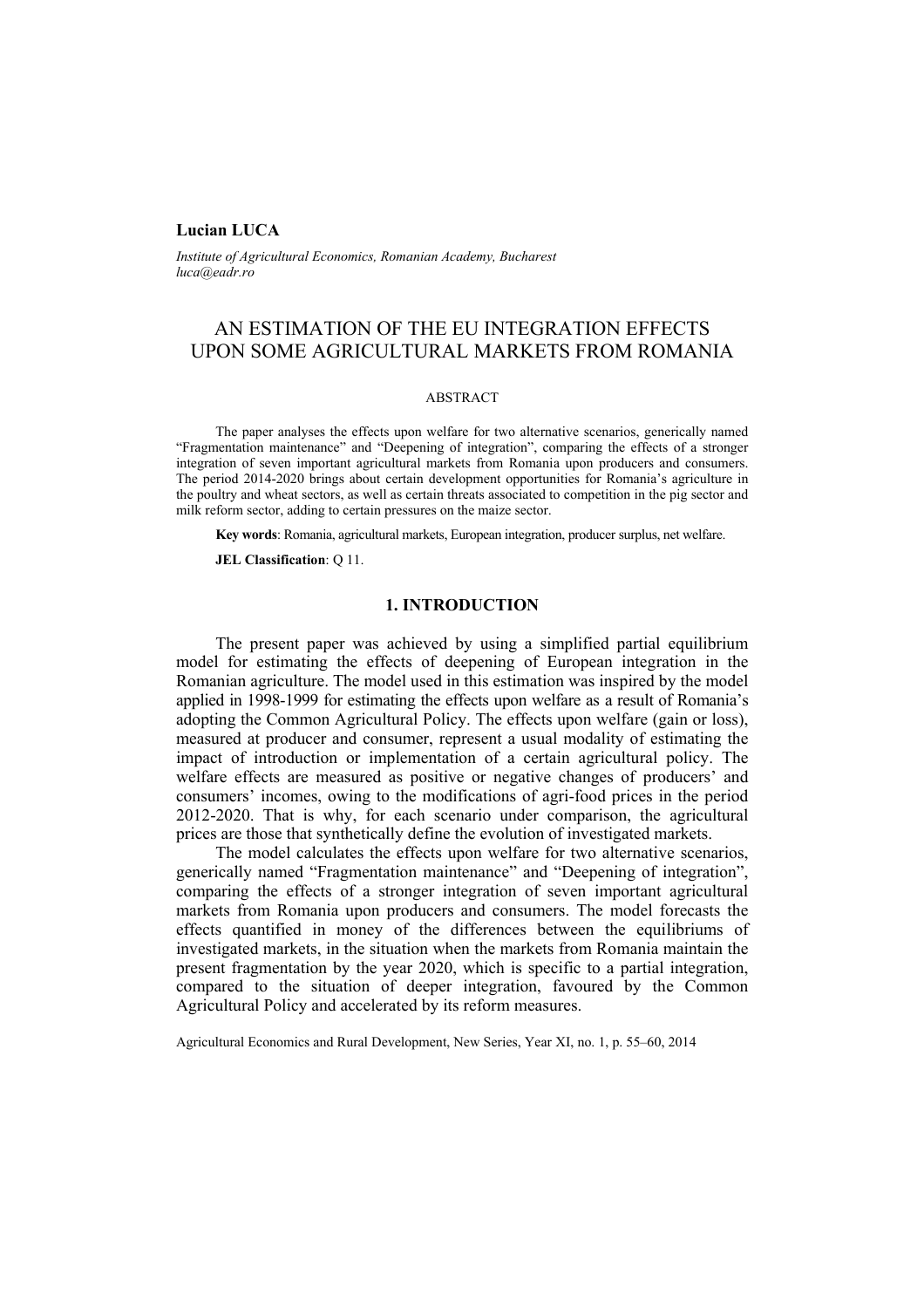#### **2. METHODOLOGY**

In order to compare the effects of the two scenarios of Romanian agricultural markets integration into the Common European Market, I selected two products from the grain category (wheat and maize) and three products from the meat category (beef, pork, poultry meat), plus two important products from the agricultural policy perspective (sugar beet and milk), as these will be affected by the CAP reform measures in the period 2014-2020, which presuppose the removal of quotas.

In order to define the "Baseline situation" I used the average producer prices in the period 2010-2011, expressed in euro per ton, for each selected product, as they result from the Economic Accounts for Agriculture corresponding to the respective period (Table 1). The data on the production level from the reference period also represent the 2010-2011 average level, expressed in tons for all products, according to the data from the Economic Accounts for Agriculture. As regards the level of consumption, this was estimated in the same units of measure as production, starting from the relation between the level of consumption and of domestic production from the Food Balances elaborated by NIS for the years 2010-2011.

| <b>Product</b> | <b>Baseline situation</b><br>$(2010-2011)$ | <b>Scenario 1 (2020)</b><br>"Fragmentation"<br>maintenance" | <b>Scenario 2 (2020)</b><br>"Deepening of<br>integration" |
|----------------|--------------------------------------------|-------------------------------------------------------------|-----------------------------------------------------------|
| Wheat          | 175                                        | 180                                                         | 182                                                       |
| Maize          | 204                                        | 220                                                         | 197                                                       |
| Sugar beet     | 34                                         | 31                                                          | 29                                                        |
| Milk           | 466                                        | 555                                                         | 433                                                       |
| Beef           | 1437                                       | 1653                                                        | 2462                                                      |
| Pork           | 1638                                       | 1801                                                        | 1453                                                      |
| Poultry meat   | 799                                        | 926                                                         | 1358                                                      |

*Table 1*  Prices of agricultural products in Romania for the baseline situation and for the two scenarios, expressed in euro/ton, current prices

*Source:* the author's processing based on Eurostat and OECD/FAO (2012) data.

Scenario 1 "Fragmentation maintenance" presupposes that in the period 2012-2020 the evolution of production and of prices for each investigated market is influenced, on one hand, by internal factors (increase of agricultural yields, general economic growth and supply and demand equilibrium on each market), and on the other hand, by external factors (evolution of the prices of the respective products in the European Union, under the influence of world prices evolution, according to FAO and OECD forecasts for the period 2012-2022).

Scenario 2 "Deepening of integration" presupposes, in addition to the previous scenario, that an equalization of the product prices will be produced on the investigated markets. This hypothesis was approximated by the equalization of the level of prices in Romania, France and Poland, which means price adjustments in Romania, upwards or downwards, with a higher or lower intensity, depending on the competitiveness of different products and the fragmentation level of the respective markets.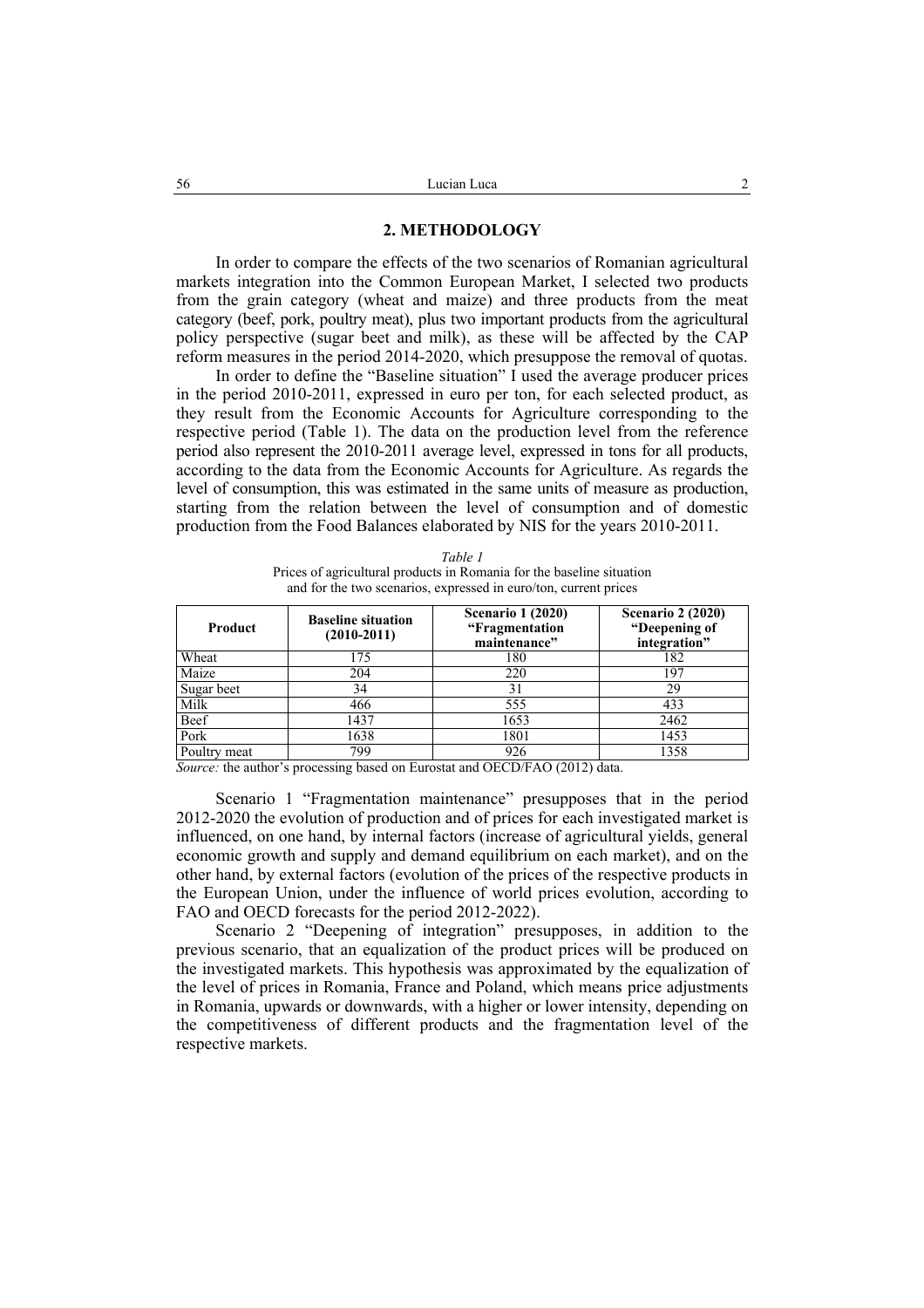Although the model simulates the evolution of production and consumption throughout almost one decade, the main determinant of the analysis is represented by the prices of products for each of the two scenarios, which makes the model have rather a static character, estimating the producer and the consumer effects, under the hypothesis that the shift from one price level (that in the baseline period) to another (for each of the two scenarios) is produced gradually. Another implicit hypothesis is that throughout this period of agricultural prices modification, there is no modification of processor margins, i.e. any modification of producer price level is found at consumer price level.

As regards the elasticities in relation to price and to income (Table 2), these are those used in the above-mentioned model, being considered adapted for the Eastern European countries. Other hypotheses are related to the yearly productivity growth, different by products, and to the increase of consumer incomes (1% per year, in our case), as a result of the general economic growth in Romania.

| Product      | <b>Yields</b> | <b>Price elasticity</b> | <b>Price elasticity</b> | <b>Income elasticity</b> |
|--------------|---------------|-------------------------|-------------------------|--------------------------|
|              | (% annually)  | of supply               | of demand               |                          |
| Wheat        | 2.0           | 0.8                     | $-0.1$                  | 0.2                      |
| Maize        | 2.0           | 0.8                     | $-0.1$                  | 0.2                      |
| Sugar beet   | 3.0           | 1.2                     | $-0.3$                  | 1.0                      |
| Milk         | 1.5           |                         | $-0.2$                  |                          |
| Beef         | 1.0           |                         | $-0.7$                  |                          |
| Pork         | 1.0           |                         | $-0.5$                  | 1.0                      |
| Poultry meat | .0            |                         | $-0.5$                  |                          |

*Table 2*  Yield trends and elasticities for the selected products

*Source*: processing of data from Davidova and Thomson (2003).

# **3. RESULTS AND DISCUSSIONS**

Although the economic welfare effects of a deeper EU integration of the seven agricultural markets are not spectacular on a cumulated basis, the situation is different by each product in part, as it results from Table 3.

#### *Table 3*

The economic welfare effects of the deepening of European integration on the main agricultural markets from Romania, compared to maintaining their fragmentation (differences between Scenario 2 and Scenario 1, in the year 2020, expressed in million euro)

| Product      | <b>Producer surplus</b> | <b>Consumer surplus</b> | Net welfare |
|--------------|-------------------------|-------------------------|-------------|
| Wheat        | 14.06                   | $-6.25$                 | 7.80        |
| Maize        | $-285.61$               | 17.25                   | $-268.35$   |
| Sugar beet   | $-0.69$                 | 7.40                    | 6.71        |
| Milk         | $-379.57$               | 350.94                  | $-28.63$    |
| Beef         | 204.67                  | $-130.37$               | 74.30       |
| Pork         | $-199.51$               | 313.86                  | 114.47      |
| Poultry meat | 368.38                  | $-193.02$               | 175.36      |
| Total        | $-278.27$               | 359.81                  | 81.54       |

*Source*: author's calculations.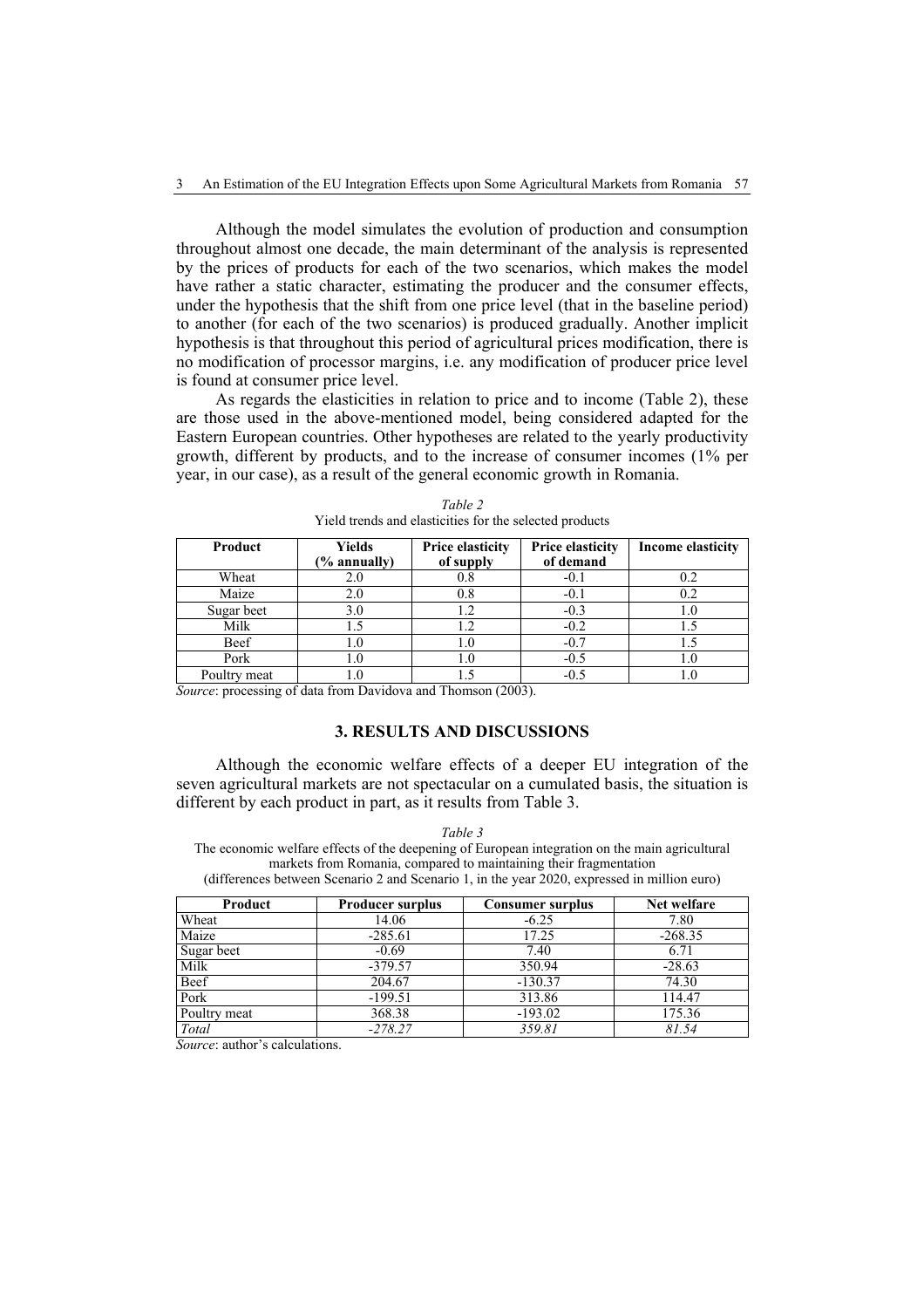In the case of grains, world price increase in the period 2010-2011 was also felt in the European Union, as well as in Romania. Wheat prices were slightly below those in France, but above the prices in Poland. Thus, an uniformization of wheat prices by the year 2020, under the background of maintaining the high prices from the beginning of the decade, would mean a moderate producer surplus, the consumer loss being even lower. It results that Romania's wheat production is relatively competitive, even though the yields are low on the average (the costs are also lower).

The maize producers in Romania benefited from a favourable market conjuncture in 2010-2011, which led to record prices (238 euro/t in 2011, much above the level from France, where the 200 euro/t threshold was not reached). This is an example of existing fragmentations on the European Single Market. Starting from the high price level in Romania in the baseline period, even though the EU average price is not expected to decrease until 2020 (but to remain at a high and relatively stable level), price uniformization (in other words surmounting the fragmentation drawbacks) will lead to a significant producer loss, accompanied by consumer surplus (yet not at the same intensity, as maize does not have a very high share in the population's food consumption).

As regards the expected effects on the Romanian meat market, the evolutions are quite different, being specific to each of the three investigated products. Taking into consideration the economic crisis affecting most EU countries, meat demand orientation towards the cheaper options (pork respectively) is quite normal. However, in Romania, pork is the most expensive option, this situation revealing the non-competitiveness of the pig sector. The producer losses, determined by the Romanian price getting closer to prices from other EU countries, great pork producers, would amount to about 200 million euro in the year 2020, which imposes the development of investment programs, which should increase the sector economic performance. The pork consumer surplus in the year 2020 is even higher (over 300 million euro) and it is due to the pork imports at lower prices

Poultry meat consumption will not exceed pork consumption by the year 2020, even though the poultry sector in Romania is a competitive sector (the producer prices in Romania were half the prices in France in the year 2011). This reveals another aspect of market fragmentation: the difficulty in marketing a competitive production. According to the scenario, the deepening of integration on this market would lead to a producer surplus of over one third of billion euro in the year 2020. Correspondingly, the consumer will have a welfare loss (evaluated at about 200 million euro), under the background of a slight diminution of poultry meat consumption.

The asymmetry between the beef market situation from Romania (where the specialization of holdings in raising bovines for meat is quite rare) and the situation in France or Poland (where beef quality justifies the high producer prices) makes the results for this sector be relevant only from the perspective of the sector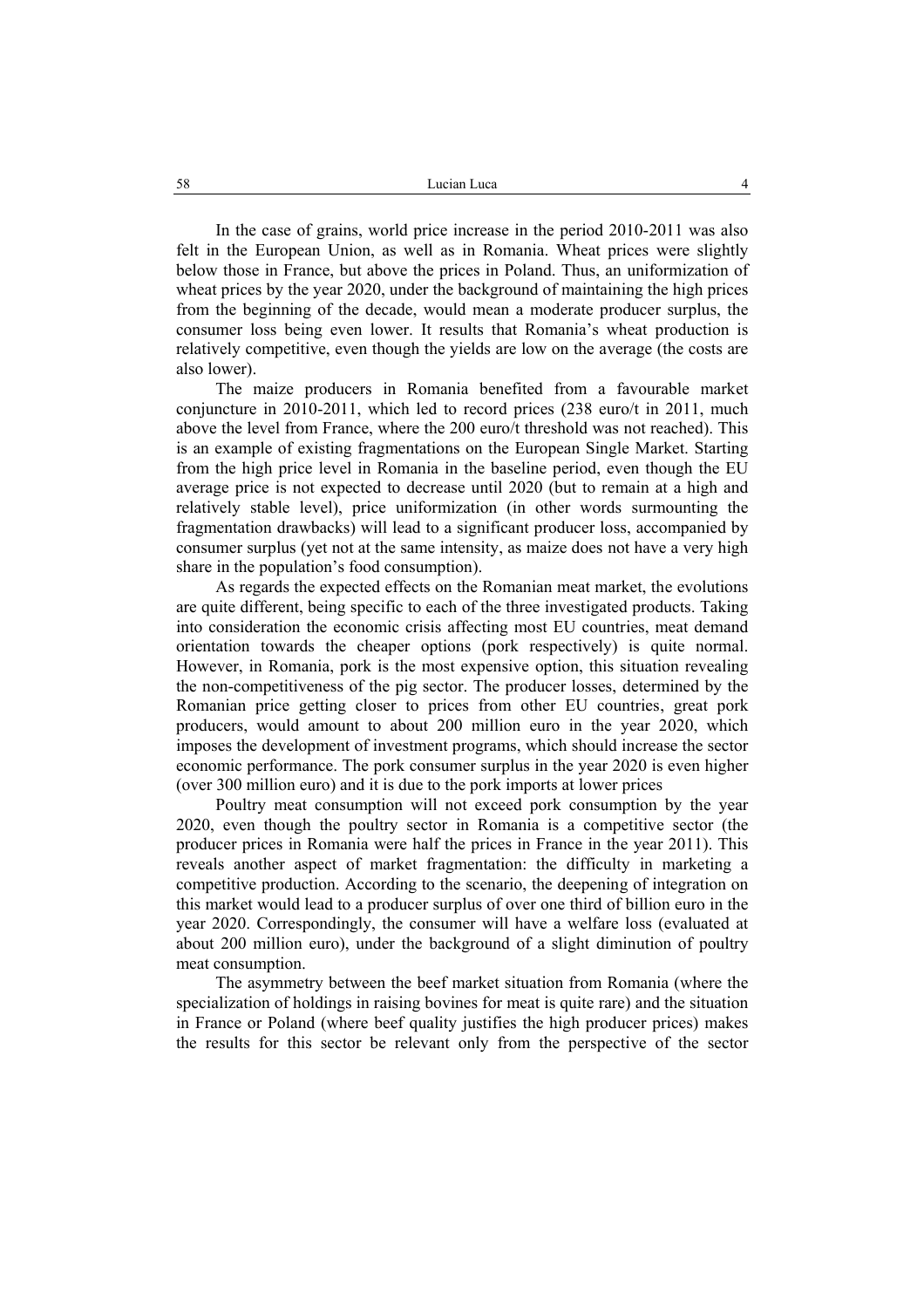development potential. In the conditions of a deep integration, the Romanian beef production would have competitive prices on the European market, which would lead to a producer surplus of more than 200 million euro in the year 2020, while the consumers will have a loss amounting to 130 million, compared to the situation of maintaining a fragmented market. However, the orientation towards such an evolution (high quality beef production) needs more than an economic incentive, being a problem that can be solved up by the correction of the traditional bovine raising practices through a significant knowledge transfer.

Sugar beet cultivation in Romania drastically declined in the transition period, and the incentives from the post-accession period only succeeded to stabilize the situation at its previous level. The producer welfare effects, under the hypothesis of integration deepening scenario, reveals a modest loss compared to the fragmentation maintenance scenario, which is a predictable situation under the background of a slight decrease of sugar beet price in 2020, inclusively as a result of the quota system expiry in 2017, according to the European Commission Proposal. The consumer surplus is higher than the producer loss, and it is mainly due to the decrease of sugar price (regardless of its origin) induced by giving up the quota system.

The milk sector is also confronted with a problem of effects directly linked to the agricultural policies, the quota system expiring in 2015, according to certain decisions made before the present reform proposal. The prices taken into consideration targeted the raw milk production, while the main dairy markets (fresh milk, butter, cheese, skimmed milk powder) were considered for the consumption. The milk production increase potential in EU following the milk quota removal represents a challenge for the Romanian producers, whose milk prices (above the prices from France and Poland) will diminish, under the deep integration scenario, compared to the fragmentation maintenance scenario, resulting in a producer loss around 380 million euro in the year 2020. This amount will be almost totally transferred to consumers, under the form of surplus due to lower prices; however, the negative effect upon Romania's economy will be the low increase of milk production (by only 5% by the year 2020), in a period with a global conjuncture favourable to milk and dairy consumption (butter, cheese, skimmed milk powder), when their world prices are expected to rise by about 20%, on the basis of increasing demand in the developing regions.

# **5. CONCLUSION**

The period 2014-2020 brings about certain development opportunities for Romania's agriculture in the poultry and wheat sectors, as well as certain threats associated to competition in the pig sector and milk reform sector, adding to certain pressures on the maize sector (which is influenced by the livestock raising sector). Considering the essential importance of the pork and milk production in ensuring